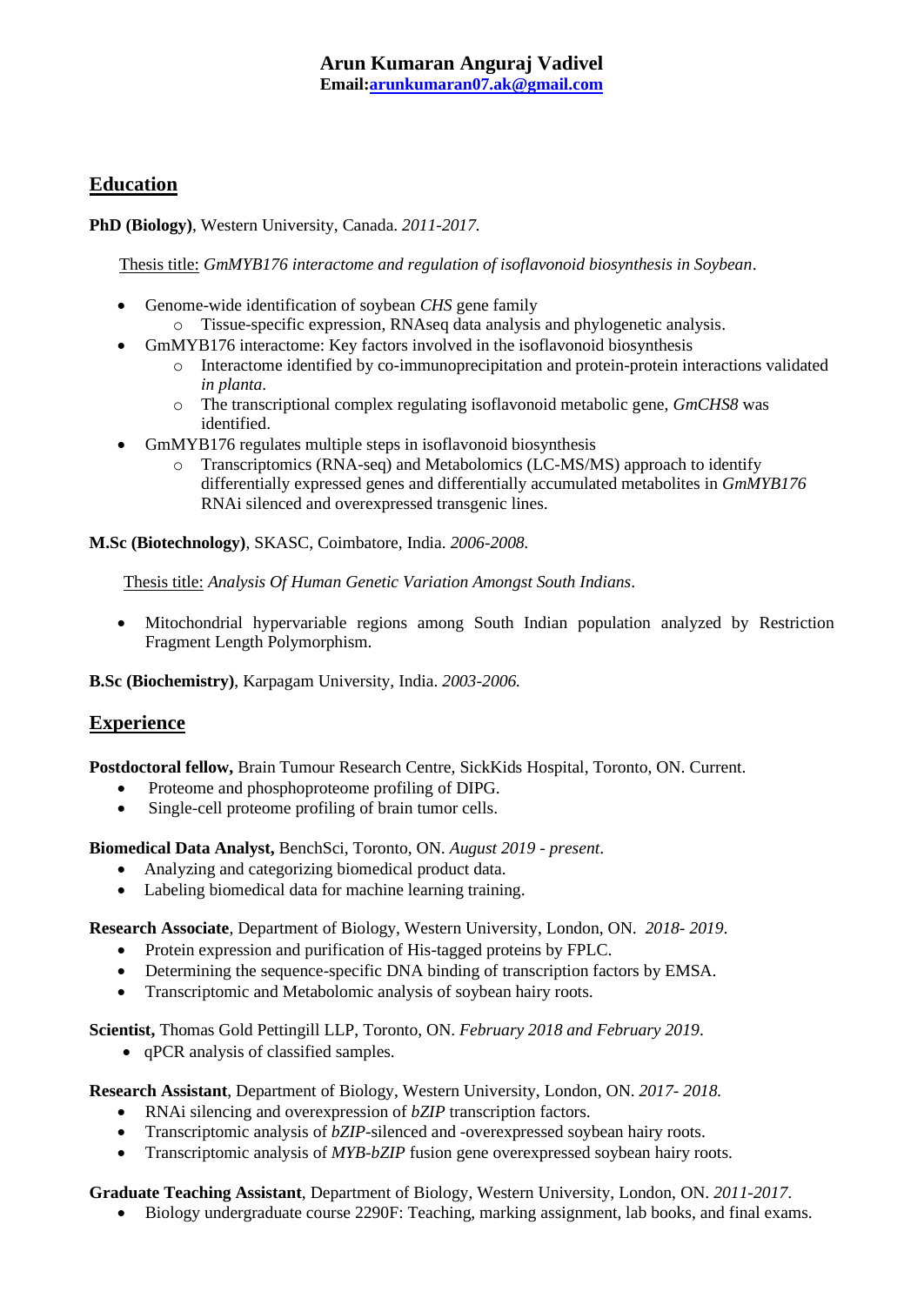**Senior Research Fellow**, Plant pathology, Sugarcane Breeding Institute, India. *2009-2011*.

- Molecular characterization of *Colletotrichum falcatum* isolates that cause Red Rot disease in sugarcane.
- Proteomic analysis of *C. falcatum* isolates that differ in virulence.

**Honorary Research Worker**, Plant Pathology, Sugarcane Breeding Institute, India. *2008-2009*.

- Collection of different *C. falcatum* pathotypes.
- Molecular characterization of *C. falcatum* during host x pathogen interaction.

### **Skills/Hands-on Experience**

### **Proteomics**

- Protein extraction
- Protein purification
- SDS-PAGE
- 2DE, Western blot
- Co-Immunoprecipitation
- Protein-protein interaction
- Protein localization
- Single cell proteomics

#### **Bioinformatics**

- DNA/RNA sequencing and analysis
- NGS analysis on CLC genomic workbench
- R Studio: DESeq2, ggplot2 etc.
- UNIX: NGS analysis
- Python: HTseq count

#### **Microscopy**

- Confocal microscopy
- Fluorescence microscopy

#### **Metabolomics**

- Metabolite extraction
- HPLC
- LC-MS/MS

#### **Other skills**

- Microsoft office
- Public presentation
- Organization
- Manuscript writing

### **Molecular biology**

- PCR
- Real-time PCR (qPCR)
- DNA/RNA extraction and purification
- Cloning: TA, Gateway.
- Site-directed mutagenesis
- Yeast one/two/three hybrid assays
- EMSA-Electrophoretic mobility shift assays
- Bacterial/yeast transformation

#### **Software skills**

- DNASTAR Lasergene
- CLC genomic workbench (Qiagen)
- MEGA 7.0
- BioEdit
- CFX Manager (Biorad)
- QuantStudio 3&5 (Applied Biosystems)
- Image Lab  $6.0$
- GelCapture (DNR)
- Confocal LAS AF (Leica)
- Cytoscape
- Agilent ChemStation
- Xcalibur (Thermo Scientific)

#### **Online tools**

- NCBI Genbank (Seq. retrieval and BLAST)
- NCBI GEO datasets
- BoxShade (ExPASy)
- SWISS-MODEL: Protein 3D structure
- STRING (Protein interactome network)
- Restriction mapper
- Clustal Omega

### **Papers in Peer-reviewed journals**

**Anguraj Vadivel, A. K**., Renaud, J., Kagale, S. and Dhaubhadel, S. (2019). GmMYB176 Regulates Multiple Steps in Isoflavonoid Biosynthesis in Soybean. *Frontiers in Plant Science*, 10, 562.

**Anguraj Vadivel, A. K**., Krysiak, K., Tian, G. and Dhaubhadel, S. (2018). Genome-wide identification and characterization of chalcone synthase gene family in soybean (*Glycine max* [L.] Merr). *BMC Plant Biology*, 18, 325.

Mainali, H., **Anguraj Vadivel, A. K.,** Li, X., Gijzen, M. and Dhaubhadel, S. (2017). Soybean cyclophilin GmCYP1 interacts with an isoflavonoid regulator GmMYB176. *Scientific Reports* 7, 39550.

**Anguraj Vadivel, A. K.** (2015). Gel-based proteomics in plants: time to move on from the tradition. *Frontiers in Plant Science*, 6, 369.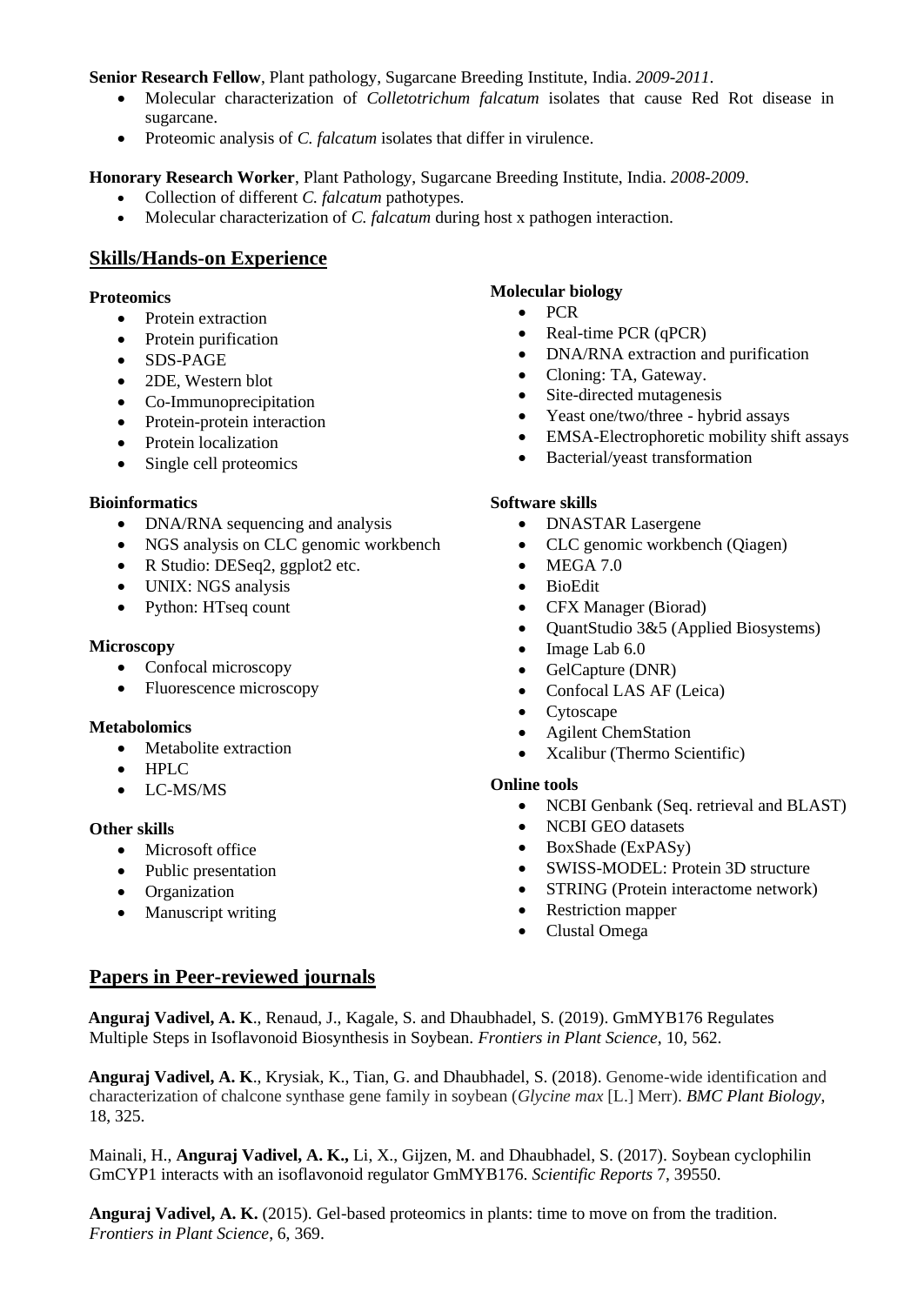**Anguraj Vadivel, A.K.,** Sukumaran, A., Li, X. and Dhaubhadel, S. (2015). Soybean isoflavonoids: role of GmMYB176 interactome and 14-3-3 proteins. *Phytochemistry Reviews*, pp. 1-13.

#### **Conference presentations (Selection)**

\*-Presenter

**Anguraj Vadivel, A. K**., Renaud, J., Kagale, S. and Dhaubhadel, S\*. (2018) Transcriptomics and metabolomics of soybean roots provide insights into the GmMYB176-mediated regulation of isoflavonoid biosynthesis. Plant and Animal Genome XXV, San Diego, CA, USA. *January 13-17*.

**Anguraj Vadivel, A. K\***. and Dhaubhadel, S. (2017) GmMYB176 interactome and regulation of isoflavonoid biosynthesis in soybean. CSPB Eastern Regional Meeting, McGill University, Montreal, QC, Canada. *November 24-25*.

**Anguraj Vadivel, A. K**. and Dhaubhadel, S\*. (2017) GmMYB176 interactome: identification of key factors involved in isoflavonoid biosynthesis in soybean. PAG XXV, San Diego, CA, *January14-18*.

Dhaubhadel, S\*. and **Anguraj Vadivel, A. K**. (2016) Omics Insights into Regulation of Isoflavonoid Biosynthesis in Soybean. 55th Annual Meeting of the Phytochemical Society of North America, Davis, CA, USA. *August 6-10.*

**Anguraj Vadivel, A. K\***. and Dhaubhadel, S. (2016) Regulation of isoflavonoid biosynthesis and GmMYB176 interactome in soybean. CSPB Annual Meeting 2016. Kingston, ON, Canada. *June 19-21*.

Lama, P\*., **Anguraj Vadivel, A.K**. and Dhaubhadel, S. (2015) Functional characterization of GmMYB176 interacting protein kinases in soybean. CSPB Annual Meeting 2015. Edmonton, AB, Canada. *July 25-29.*

**Anguraj Vadivel, A. K**. and Dhaubhadel, S\*. (2015) Identification of key regulatory factors involved in isoflavonoid biosynthesis in soybean, Gordon Research Conference- Plant Metabolic Engineering. Waterville valley, NH, USA. *July 18-24.*

**Anguraj Vadivel, A.K\*.** and Dhaubhadel, S. (2014). Regulation of isoflavonoid biosynthesis and GmMYB176 interactome in soybean. 1st INPPO world congress. Hamburg, Germany. *August 31- September 4.*

**Anguraj Vadivel, A.K**. and Dhaubhadel, S\*. (2014) Regulation of isoflavonoid biosynthesis: Identification of the key factors-GmMYB176 interactome. Banff Conference on Plant Metabolism. Banff, AB, Canada. June 26-30.

**Anguraj Vadivel, A.K\*.** and Dhaubhadel, S. (2013). Identification and characterization of GmMYB176 interactome in soybean. Annual meeting of Canadian Society of Plant Biologists. Québec City, QC, Canada. *June 26-28*.

**Anguraj Vadivel, A.K**., Li, X. and Dhaubhadel, S\*. (2014) soybean 14-3-3 proteins and GmMYB176 interactome: the key players involved in the regulation of isoflavonoid biosynthesis. 53rd Annual Meeting of the Phytochemical Society of North America. North Carolina, Raleigh, USA, *August 9-13.*

Dhaubhadel, S\*., Li, X. and **Anguraj Vadivel, A.K.** (2013). Isoflavonoid Biosynthesis: Role of 14-3-3 proteins and GmMYB176 interactome. 9<sup>th</sup> Canadian Plant Genomics Workshop. Halifax, NS, Canada. *August 12-15*.

**Anguraj Vadivel, A.K\*.** and Dhaubhadel, S. (2012). Identification and characterization of GmMYB176 interactome in soybean. Phytochemical society of North America conference. London, Ontario, Canada. *August 12-15.*